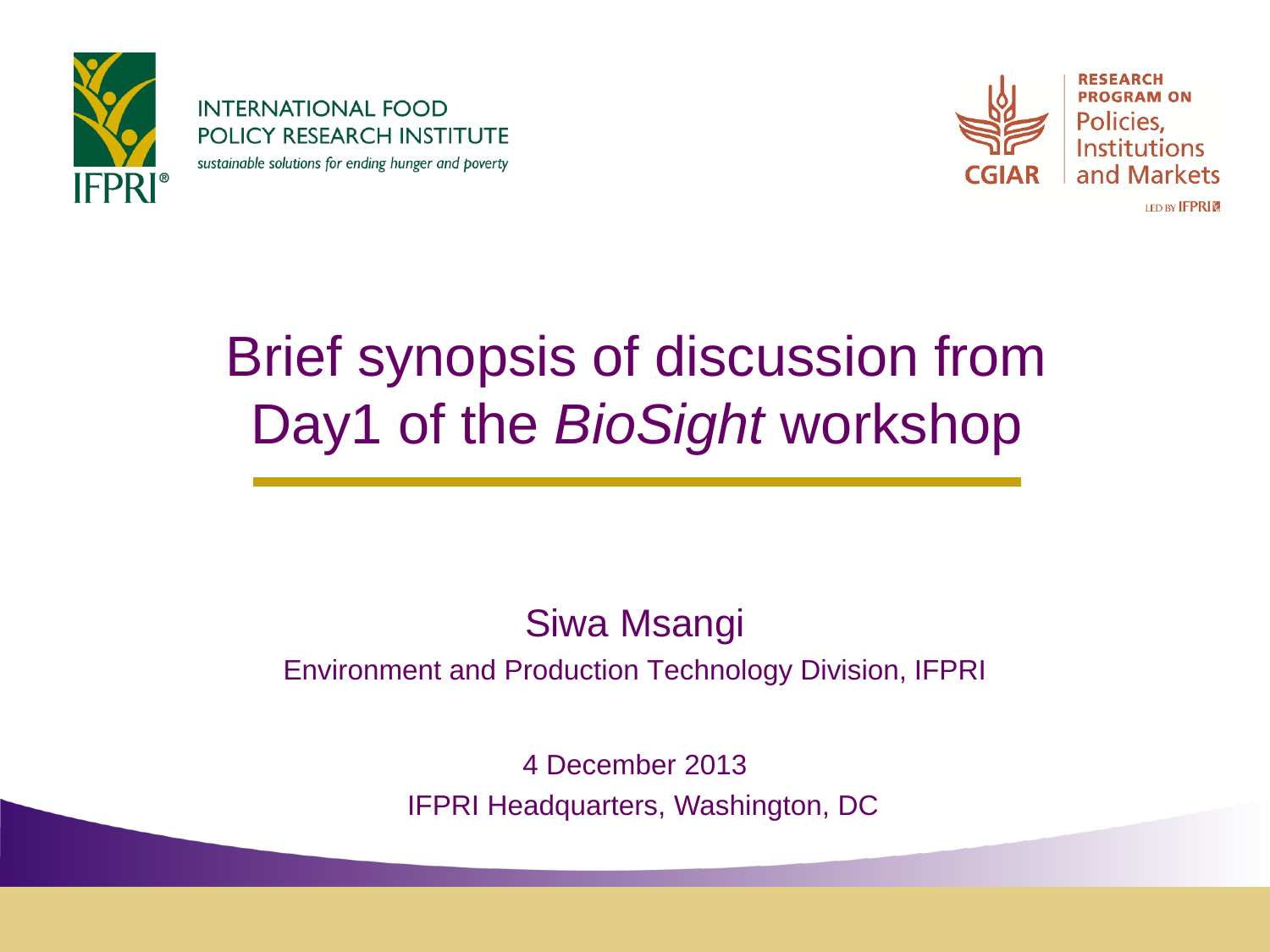# **Goals of the Workshop**

- 1. Discuss the body of work that has been generated in the last months to better understand its scientific implications – for the topic of SI and for the work of the project
- 2. Contextualize the work of *BioSight* within other research activities that are going on
- 3. Start to synthesize and pull together the insights gained from our work, so far, so we can focus on the most promising elements
- 4. Start to solidify some important partnerships that we can carry forward for future work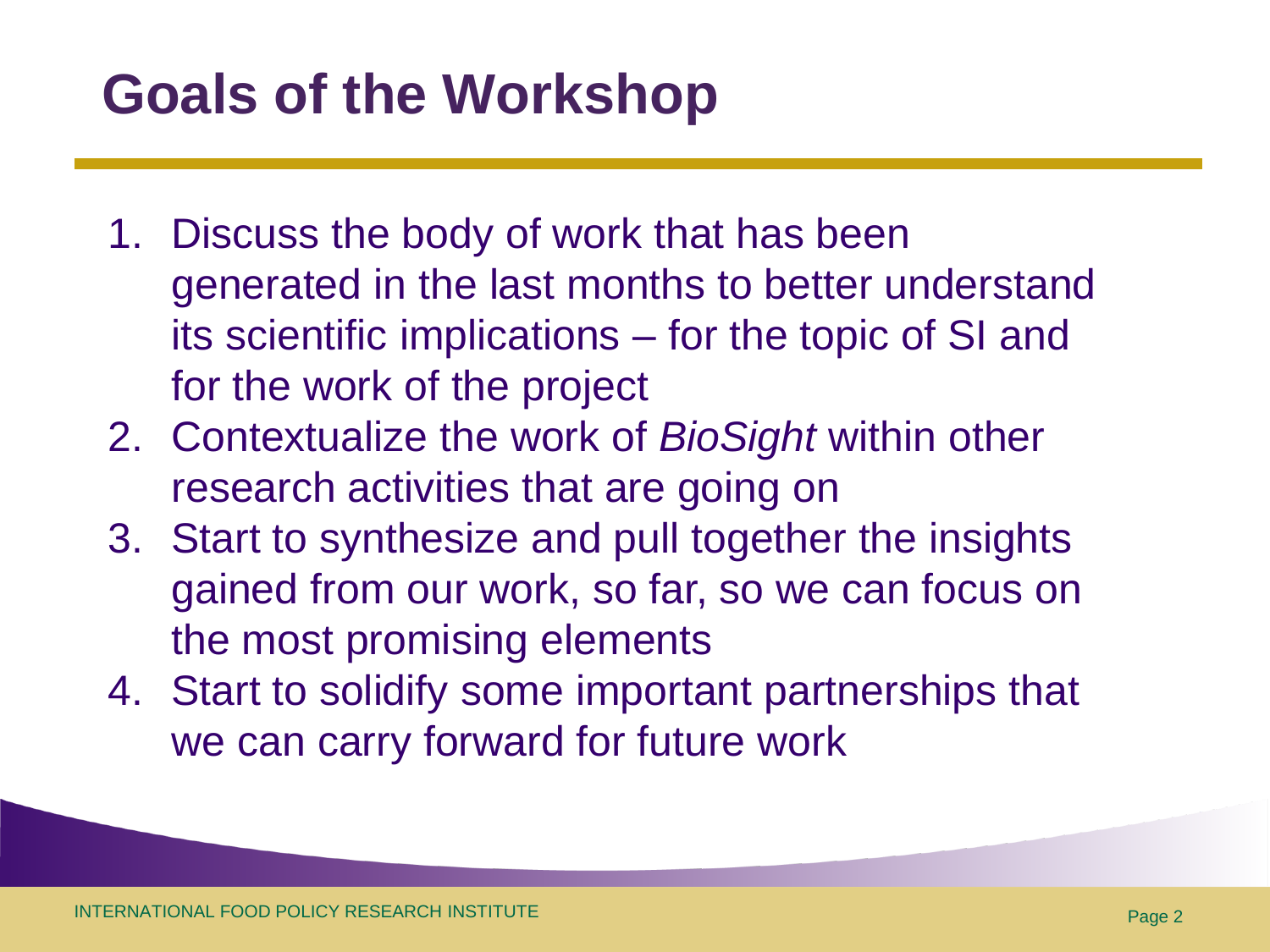# Some desirable properties of models

- A primal approach need to deal in quantities so that you can communicate with biophysical models & other scientists (not everything is priced). But duality can be exploited where needed (especially when the shadow prices have relevant information) – should never 'throw information away'
- Modularity is always good
- Flexibility (perhaps need to be ad-hoc) although more functional form flexibility may not always be helpful
- Shouldn't have to start from scratch although having a completely generic template is hard (some customization always needed)
- We know our models are "wrong" but we should try & make them useful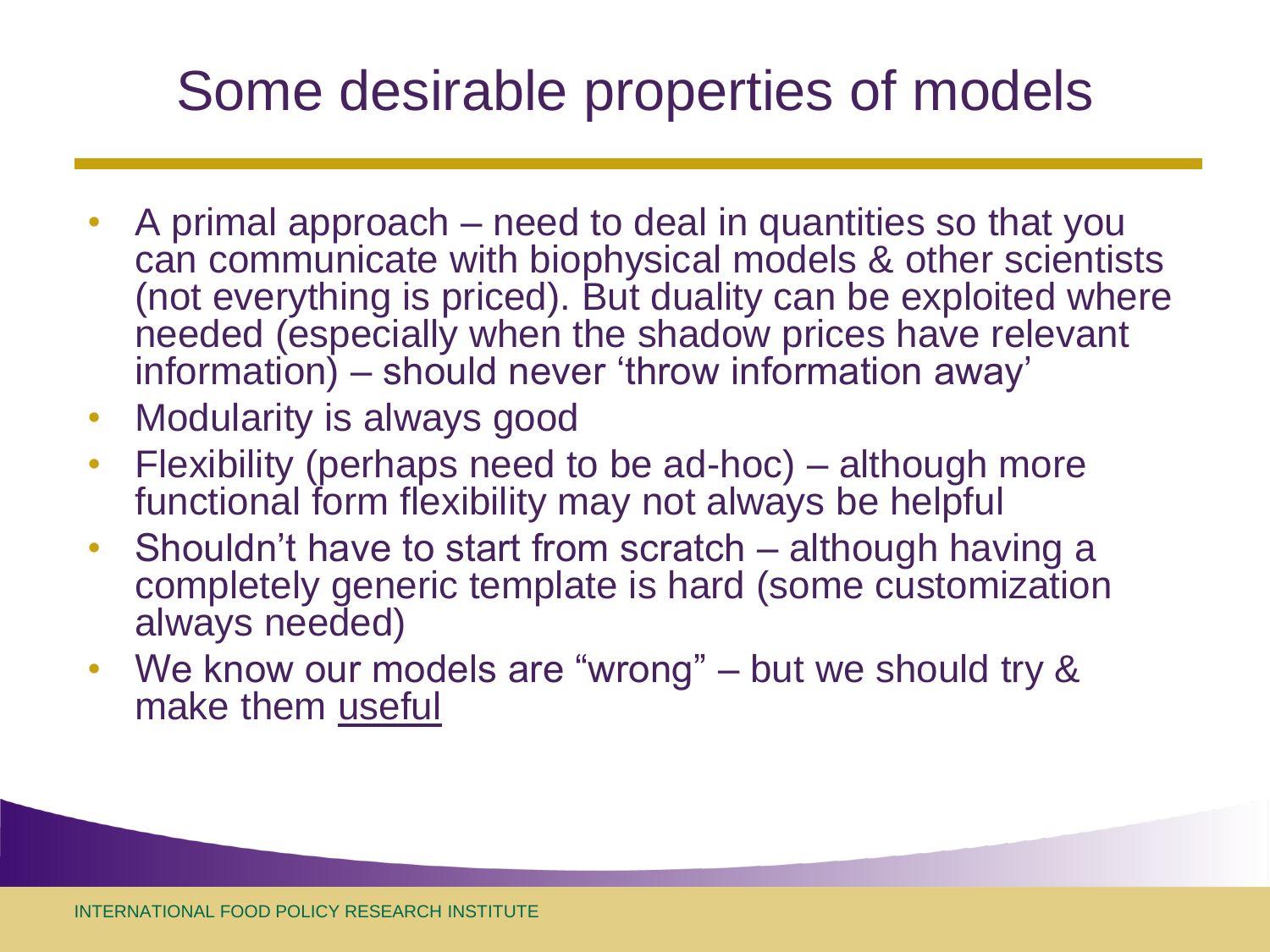### Data: the never-ending story

- Working in data-rich environments is great but we need to have robust empirical methods that can be applied to data-scarce environments (that are normally the ones we work in)
- The "Rumsfeld doctrine": We have to work with the data we have – not the ones we wish we had….
- Need to think where experimental methods can supplement the information we have – in the absence of nice time series of responses (at the same time we can design current data efforts for future use)
- Models are useful data-cleaning tools
- Our model design & database design should also inform each other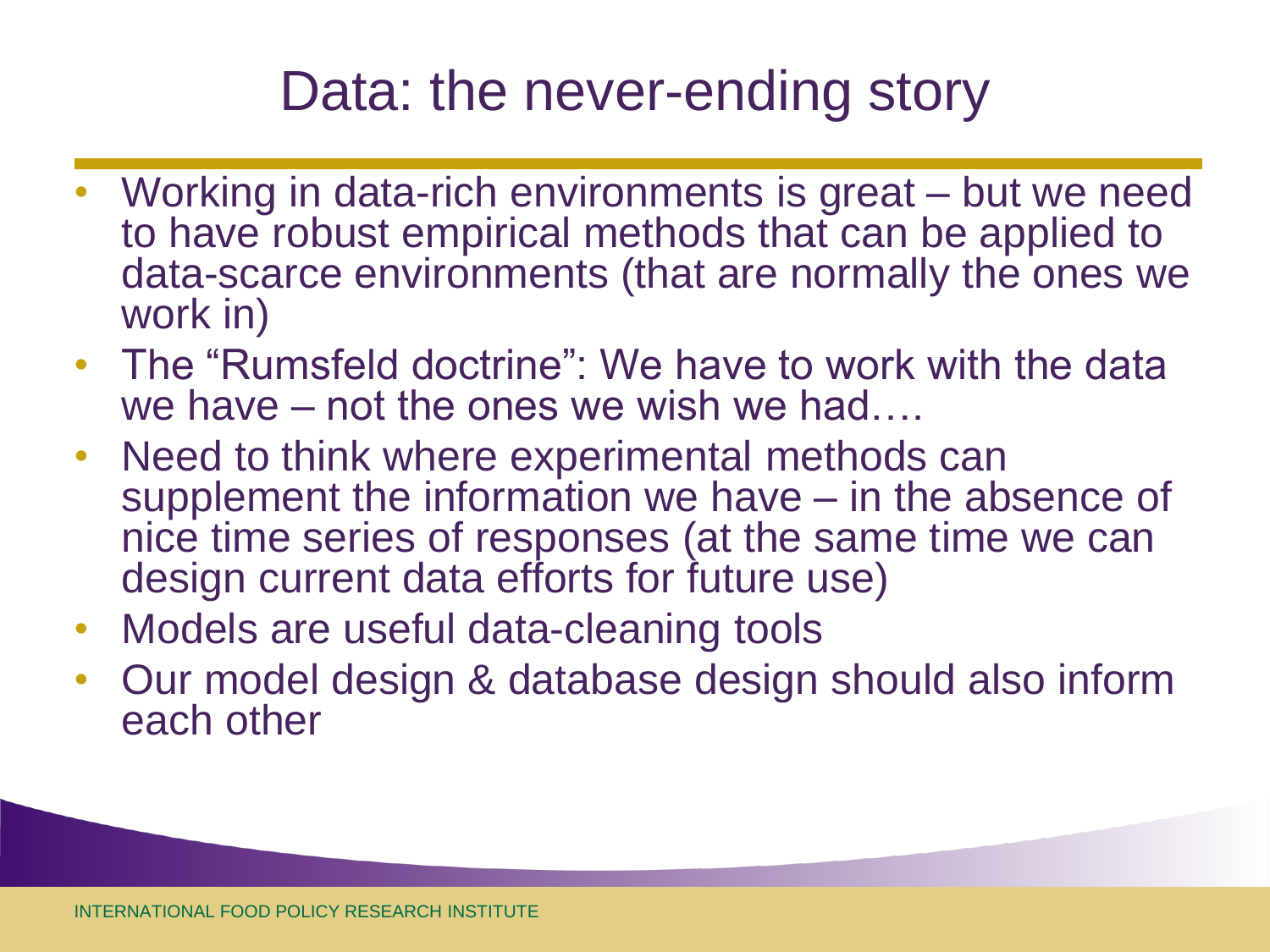#### Uncertainty in data and structure

- We should try and be objective about the uncertainty we face either in the data we're using or in process we're modeling
- Parameter uncertainty can be addressed by MC/stochastic analysis (esp if the model is simple enough to be computationally tractable)
- Structural uncertainty goes a bit deeper and touches on our uncertainty about the data-generating process itself
- Biophysical models help us to define some of the underlying structure of agricultural processes – and can help provide an 'anchor' (example of feed relationships in livestock and fisheries problems)
- In the absence of data we have to impose more structure (a constant tension in model-building that is hard to escape from)
- Would be great to do structural estimation directly (if model is simple)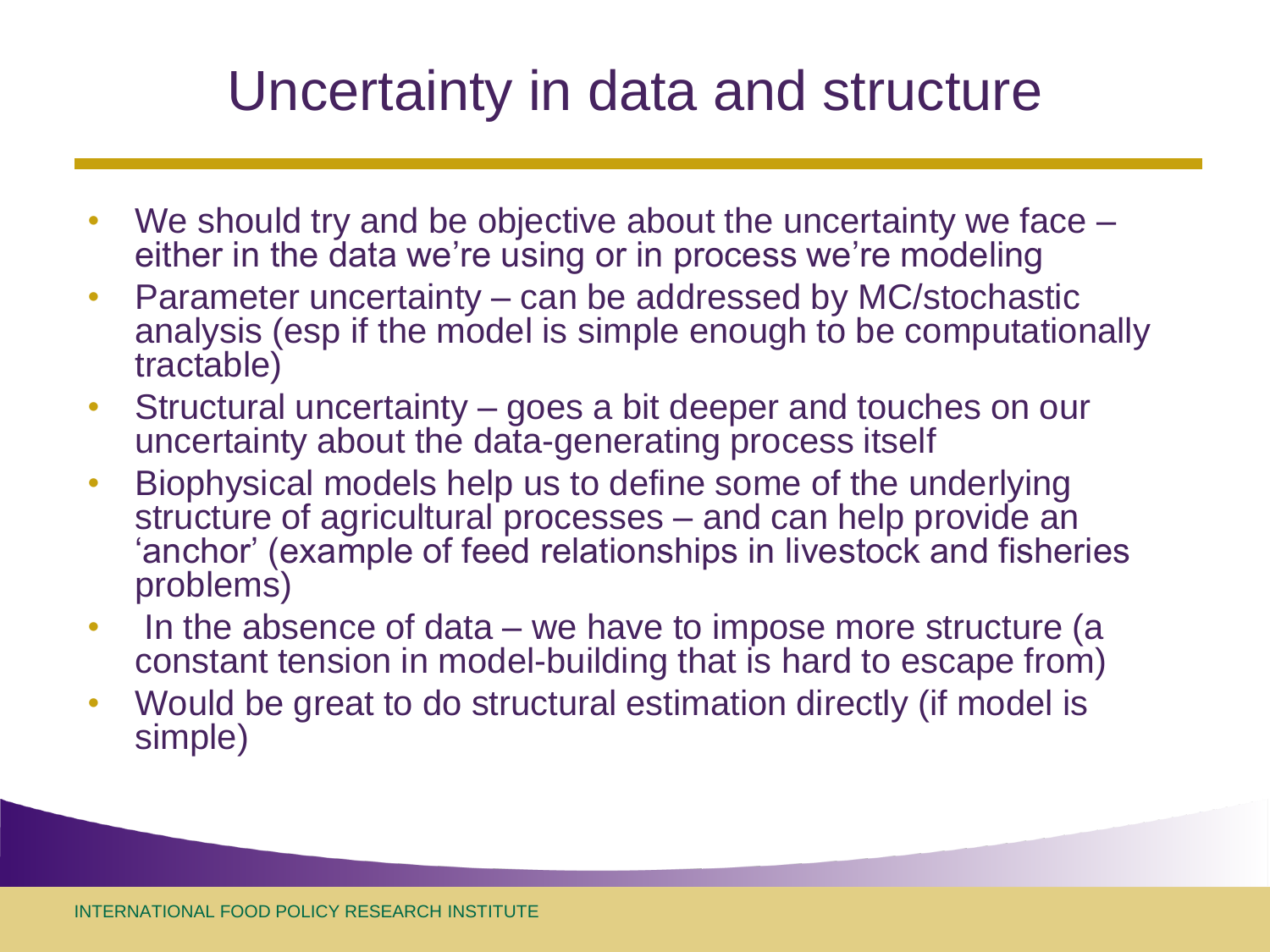### Statics vs Dynamics

- Although it's easier to solve things in a static framework we know that many of the important underlying processes are dynamic in nature
- The path towards the SS is as important as the equilibrium itself
- This is critical for livestock, resource problems, perennials, etc
- The computational methods for solving dynamic problems have improved and DP/SDP methods can be more widely applied
- Besides the static extensive & intensive margins of adjustment – there is also a 'dynamic' margin of adjustment that involves rotations
- We need to model rotations more explicitly as we know it to be important in how farmers maintain productivity/fertility over time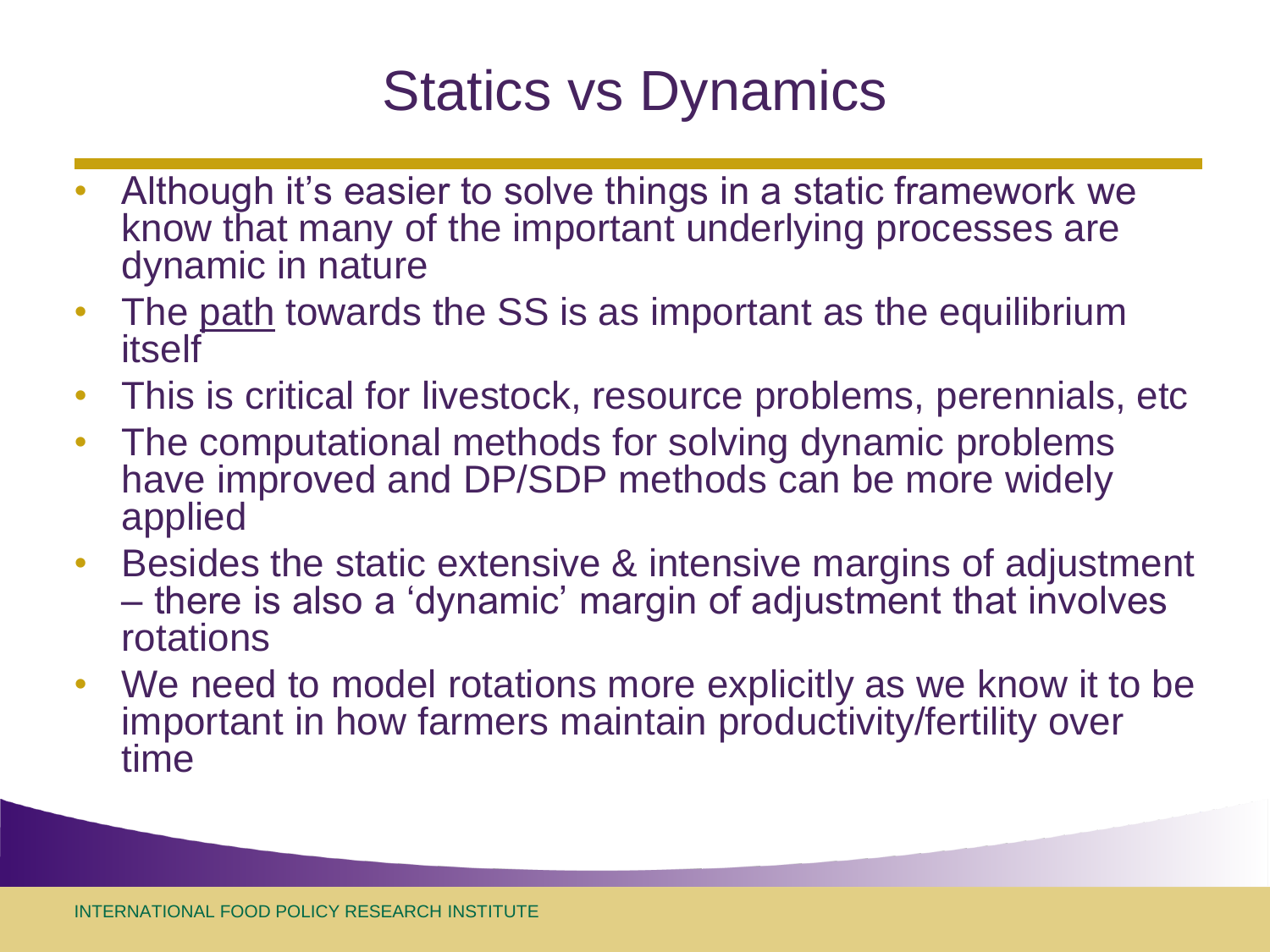# **The role of institutions**

- They may not always have to be explicitly modeled but they do matter to behavior
- The nature of institutions can determine the distributional impacts of intensification
- Many of the resource depletion problems and adverse environmental impacts reflect failures of institutions – especially in the commons
- Need to clarify theoretical foundations to better define how to introduce institutions into models
- In the end a simple approach can still be very useful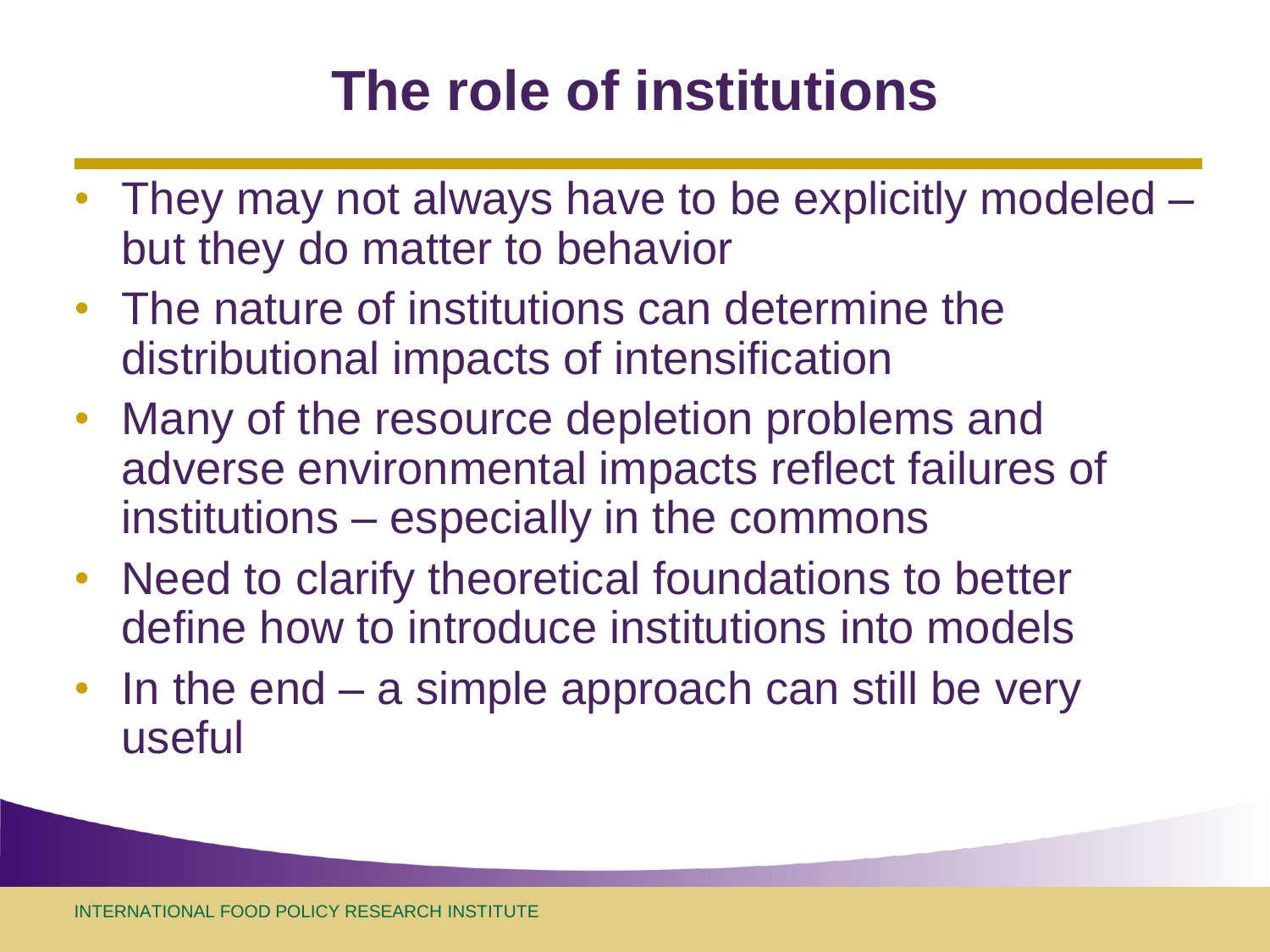#### **Indicators**

- Some really important indicators are difficult to obtain so in some cases we'll always need to consider reasonable proxies
- What's the minimum set that we should have to be able to address the implications of SI? This depends heavily on the context – and should be discussed in relation to the empirical situation at hand
- How to we build a decision-support system around these indicators? (how do we help policy makers to decide what to do based on the indicator values?) – needs us to assign relative weights & define a relevant objective criterion
- Depends on what we care about (ecosystem quality vs human health)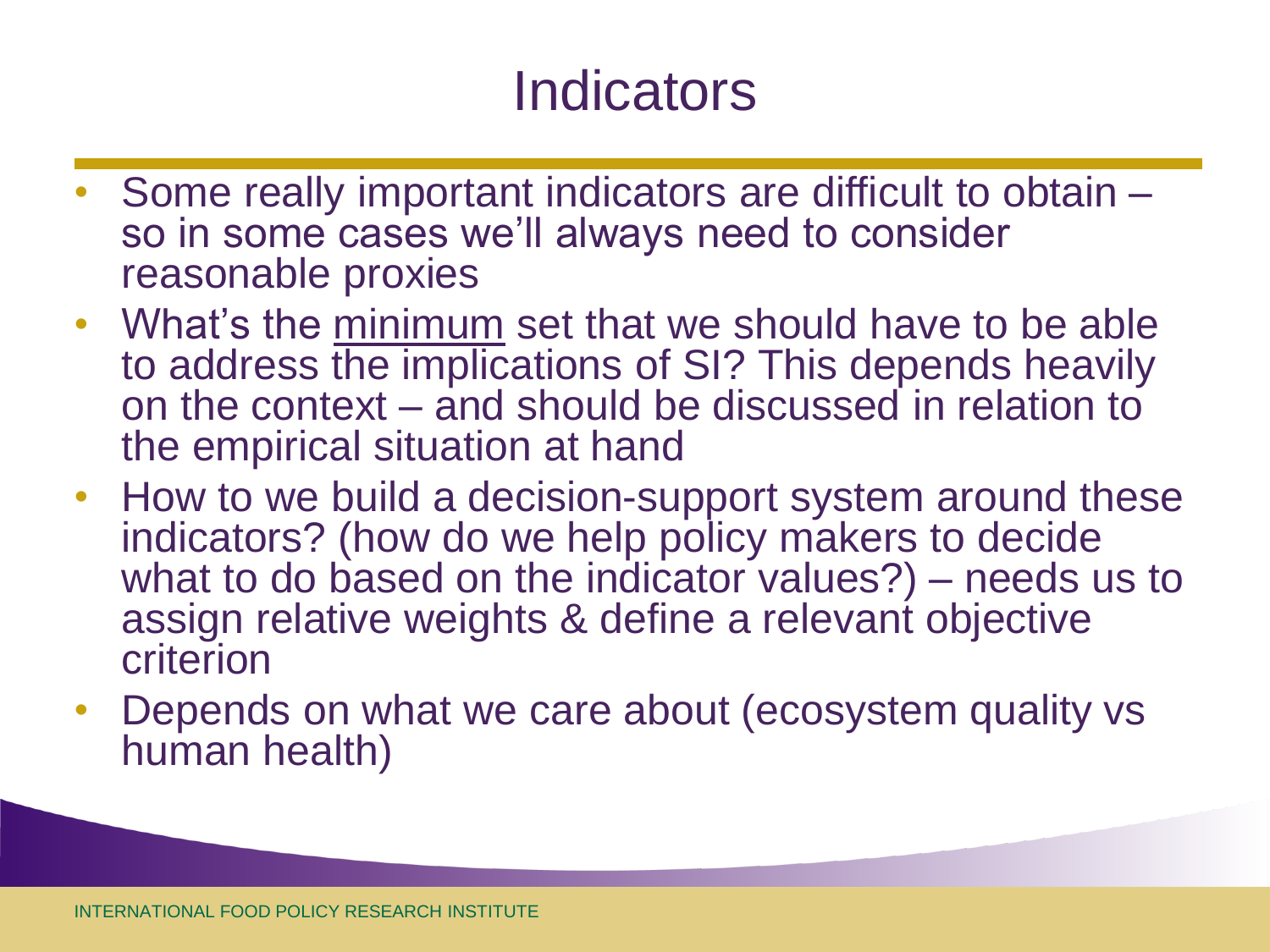### How do we gain confidence in our models?

- Lots of discussion on calibration issues need to replicate the base situation to gain confidence about projecting forward
- In some cases (ABMs) we are using household-level information to calibrate – while trying to also validate the model based on observed system-level outcomes. This may be asking a lot
- Are the results of models driven by reduced-form equations any more believable than those from more complex models?
- Perhaps doing *ex ante* assessment in parallel with *ex post* evaluation could be useful (example of impacts of CCTs in Tanzania w/ DREMs)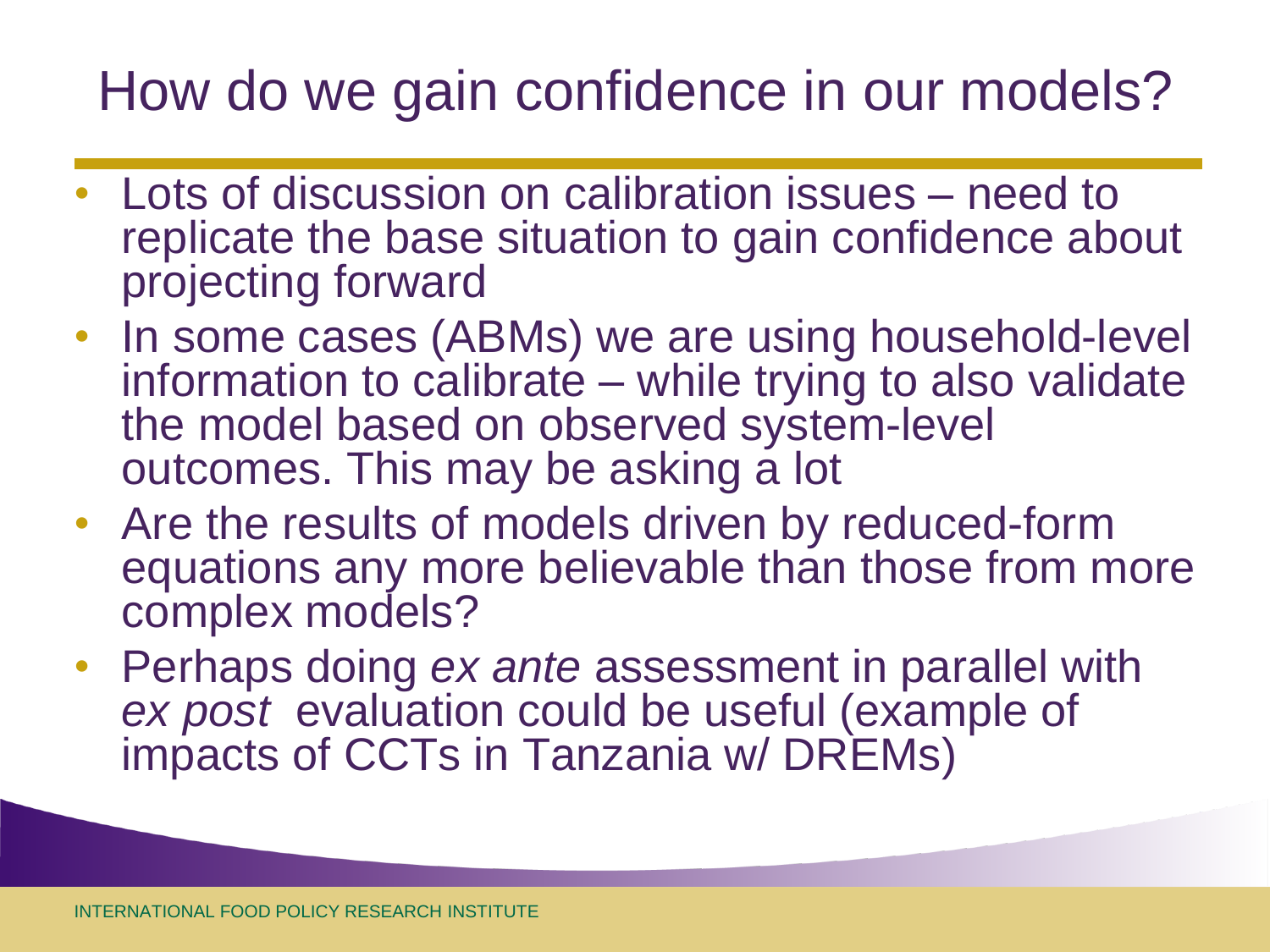# **Agenda for Today**

#### **The rest of the day we will:**

- Listen to some description of gender analysis
- **Hear from the perspectives of other researchers** 
	- Research on decision-making
	- *IntensAfrica* initiative of CIRAD
	- Nutritional dimensions of intensification
	- Aquatic-agricultural systems research
- **Have discussions on the insights we have gained from** these discussion and implications for our current and future work